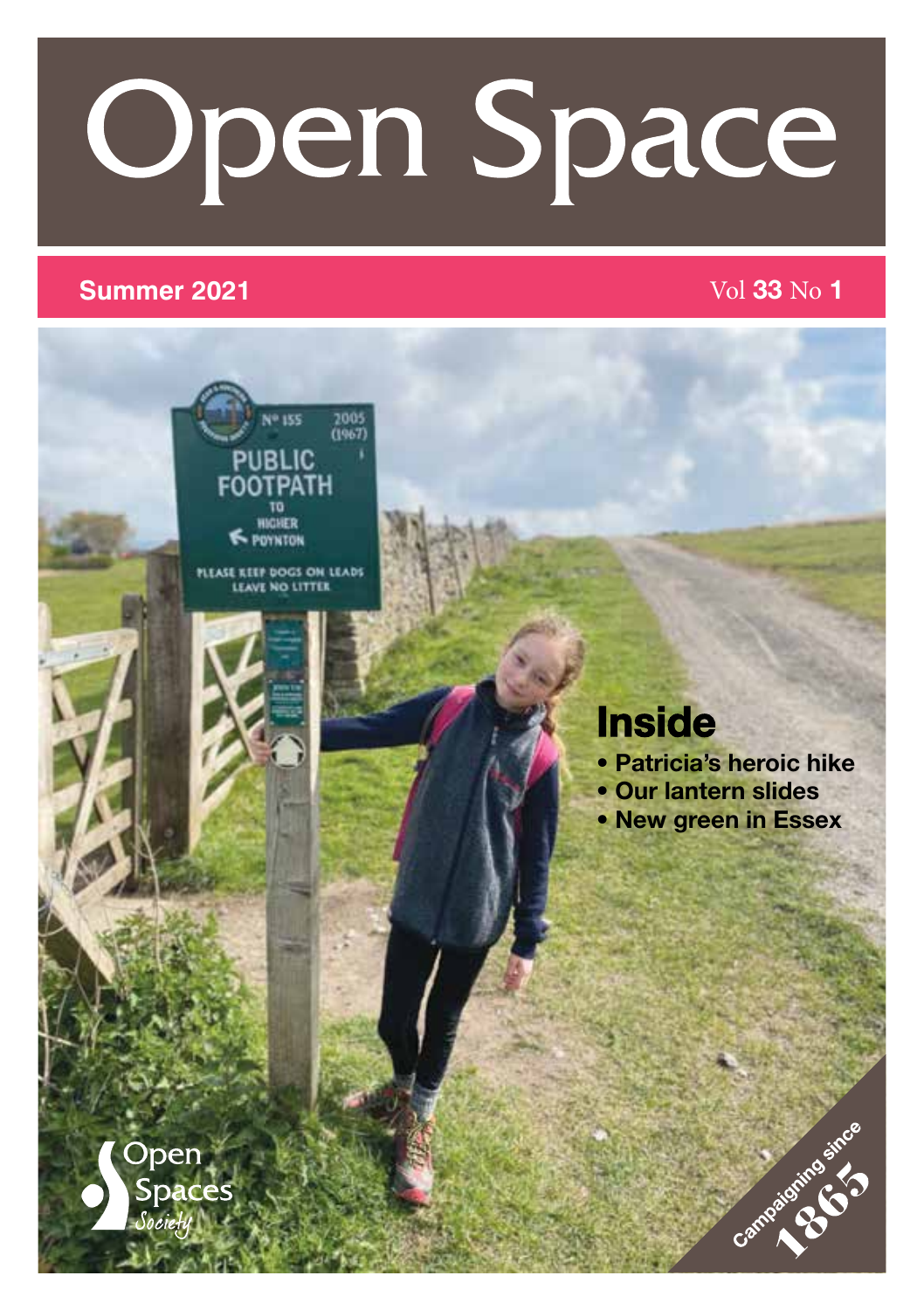# **Open Space**

- Opinion
- Lighting the lanterns
- Patricia's heroic hike
- Case file
- Taking action
- Far and wide
- Path issues
- Reviews
- Obituaries

### **Cover story**

Patricia Wittbom on her 21-kilometre hike along the Gritstone Trail in Cheshire on 2 May. Keen to highlight the importance of green spaces for everyone, she chose the Open Spaces Society as the recipient of her sponsorship money, which totalled over £1,500—a magnificent achievement (see page 4).

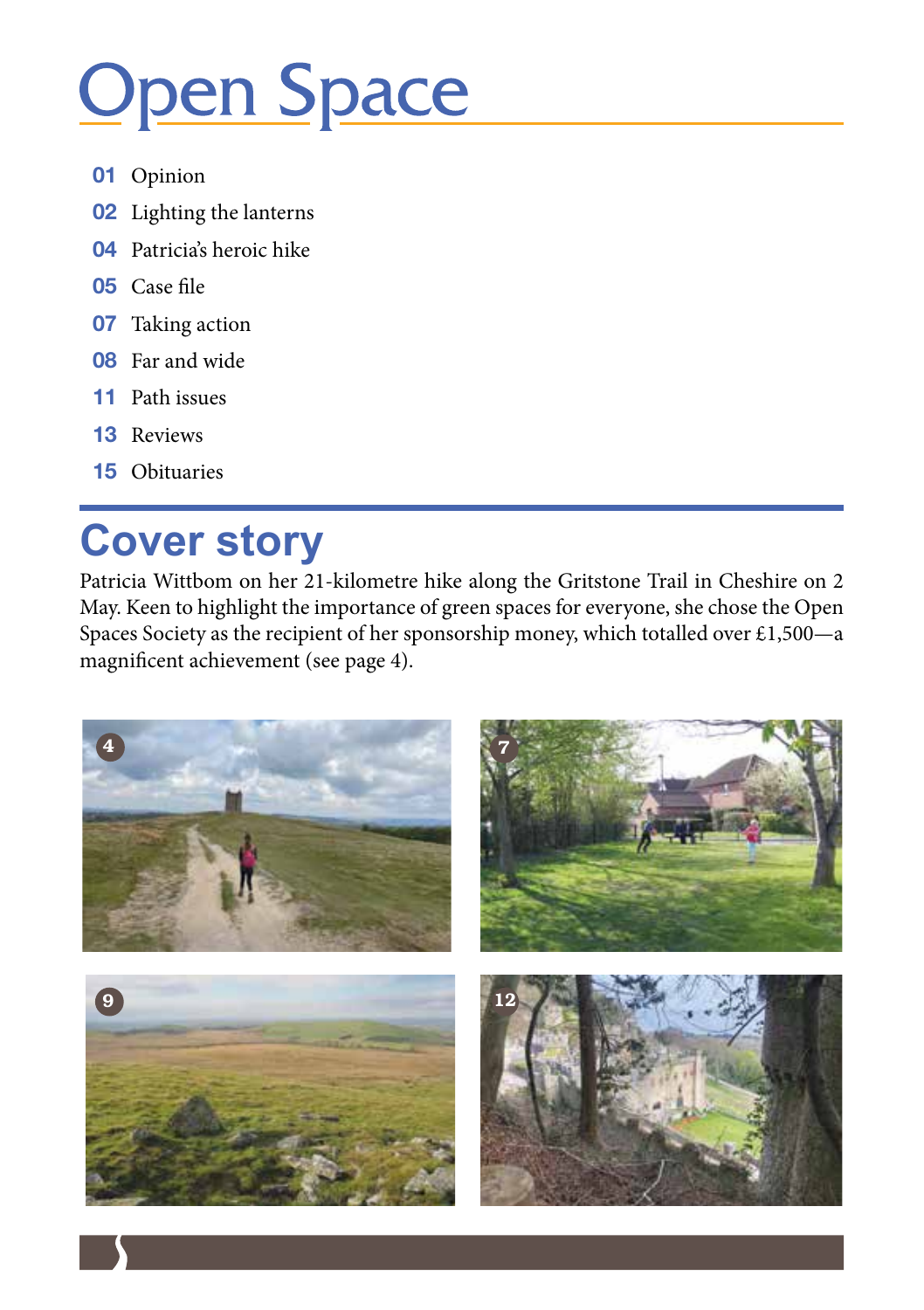### Opinion

## "'''

### **Defra undermined**

#### The environment secretary George Eustice was on a high with his big announcements from Delamere Forest in Cheshire on 18 May.

He grandly promised 'to halt the decline of nature' with a 'legally-binding' target for species abundance (to be defined) by 2030, restoration of 35,000 hectares of peatland by 2025, and woodlands expanded to cover 12 per cent of England by mid-century. Fine words, but there was precious little said about people.

There was the pledge of an England-wide plan for 'improving access' to woodland, including at least three new community forests totalling 6,000 hectares around towns and cities by 2025––a tiny fraction of the 1.6 million hectares needed to cover 12 per cent of the country.

#### **Urged**

Back in 2015 the government's independent advisers, the Natural Capital Committee, urged that woodland should be planted around towns and cities, but nothing has been done. Yet this is just what is needed because such woodland, as the committee said, generates high recreation benefits and delivers a massive net economic reward. On the other hand, woods planted on low-grade farmland (which can more easily be achieved, by paying farmers) are an economic loss.

It is of course likely that any new access to woods will be permissive rather than by right, and thus of limited value. We know how easily such access is lost. In 2010 environment ministers withdrew financial support for permissive access in agri-environment schemes and 58,500 kilometres of paths disappeared––one and a half times around the globe.

That's the problem with permissive access, it comes and goes. We need a legal right to roam through woodlands.

And we also need the latest agricultural funding schemes (in England and Wales) to provide permanent new and better access close to people's homes, with strong enforcement against those farmers and landowners who flout the law on paths. This is still far from guaranteed.

#### Crunch

The crunch question to George Eustice was how do we get a joined-up approach from government? Defra (the Department for Environment, Food and Rural Affairs) makes promises. On the ground we have HS2, the £27-billion road programme, and the wrecking of the planning system—all set to destroy Defra's plans, along with ancient woodlands, green spaces and treasured landscapes.

Eustice's reply, 'we sometimes have to balance difficult judgments,' was pathetic. Until government departments stop undermining Defra's commitments, there is little hope of achieving them.

And government needs to listen to the voices of young people, such as Patricia Wittbom (page 4) who champions green open spaces. It is their hopes which will be dashed unless government stops the wreckage. KJA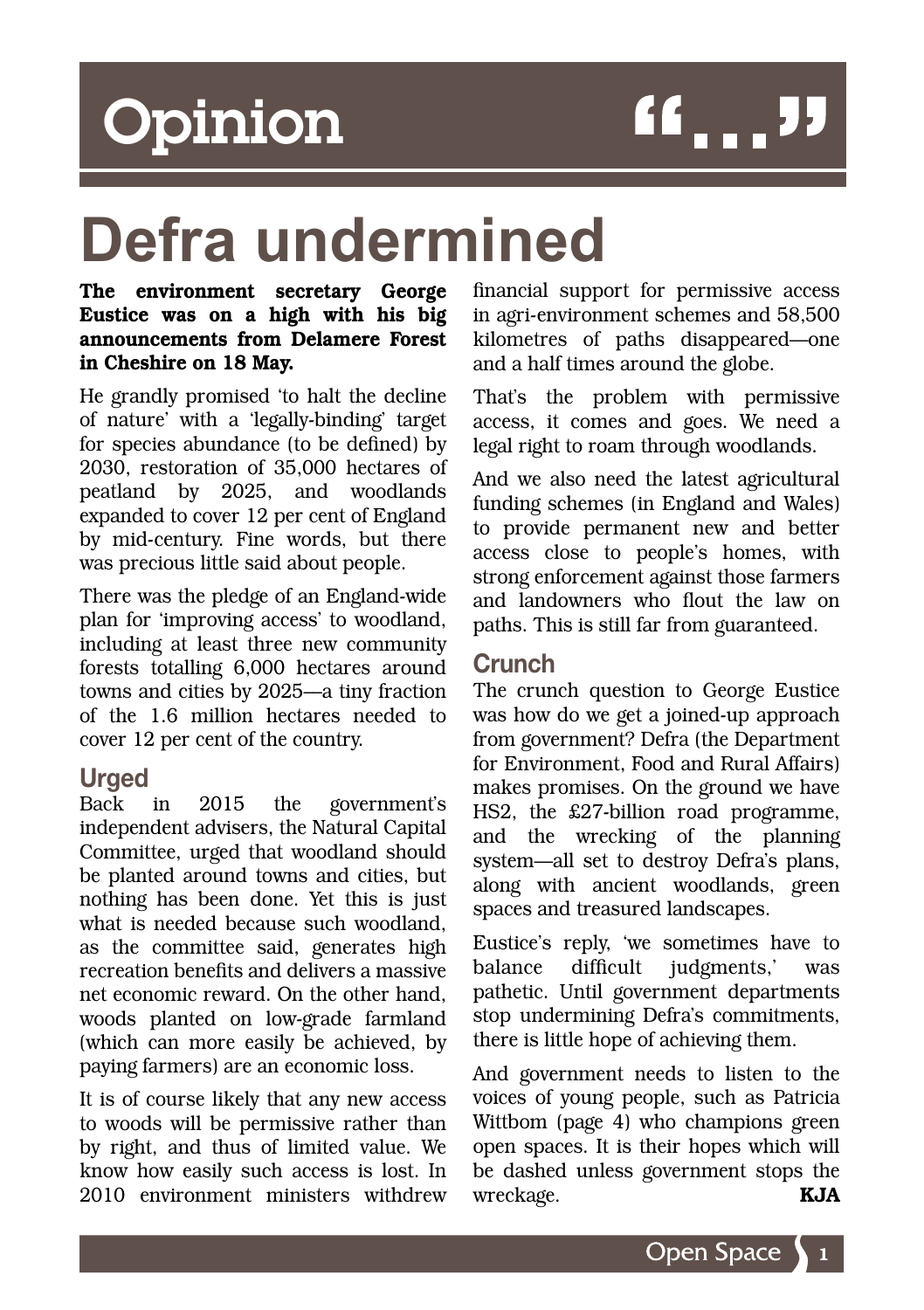### Lighting the lanterns

Dr Katrina Navickas describes her research and activities using our archives at the Museum of English Rural Life.

#### Katrina is the Open Spaces Society's Fellow at the Museum of English Rural Life (MERL), University of Reading, 2020-21.

She is Reader in History at the University of Hertfordshire, and a historian of nineteenth-century Britain. She is interested in popular protest, place and landscape, and is writing her third book, on the history of contested public space in England, c1750-2000.

*She writes: There are over 1,000 lantern* slides in the OSS collection at MERL, alongside legal-case papers from some of the key early campaigns in the society's history (see *https://bit.ly/3ekKADP*). The slides date from between 1900 and 1939, when the society was known as the Commons, Open Spaces and Footpath Preservation Society (COSFPS). But there is little information about the slides other than brief titles.

#### Important insight

The majority of the images are of the commons, forests, parks, and open spaces which the COSFPS campaigned to save in the late nineteenth and early twentieth centuries. Lantern slides were a useful way of illustrating talks and lectures, and no doubt were part of promoting the campaign. The slides provide an important insight into a key period of activity for the COSFPS in preserving many of the landscapes we enjoy today.

The OSS has digitised the images, which will soon be available on its website. Much of my research had to take place under lockdown restrictions, as MERL was closed to the public, so I am grateful that the digitised versions could be accessed from home. I'm also seeking to link the images and archives at MERL with other holdings of the OSS and its forerunners, including those at the parliamentary archives and Surrey History Centre.

My first task was to locate all the places in the slides. This was not easy, as many titles of the slides are no more specific than 'stone bridge' or 'people by lake by woodland'. Thanks to help from some keen location-spotters on social media, and from contacts at the City of London Conservators at Burnham Beeches and at the Canal and River Trust, I have been able to identify most of them.

#### Edge of suburbia

The majority of the slides are of landscapes in the south-east of England. This is unsurprising, given that preserving commons on the edge of London was at the heart of the early campaigns. The largest number of slides are of Surrey landscapes, especially Box Hill and the Surrey Hills, and the City of London commons on the edge of suburbia that were purchased or managed as part of the green belt from the 1930s.

There is a box of slides of Burnham Beeches (then in Berkshire) which is a common owned by the City of London, and a box following the long-distance route of the Pilgrims' Way across Kent, Surrey, and Hampshire.

Another focus is the River Thames, and in this case the work of the society is unfinished, as riparian access remains restricted in many places. Another box is of metropolitan parks and commons, some of which had just been preserved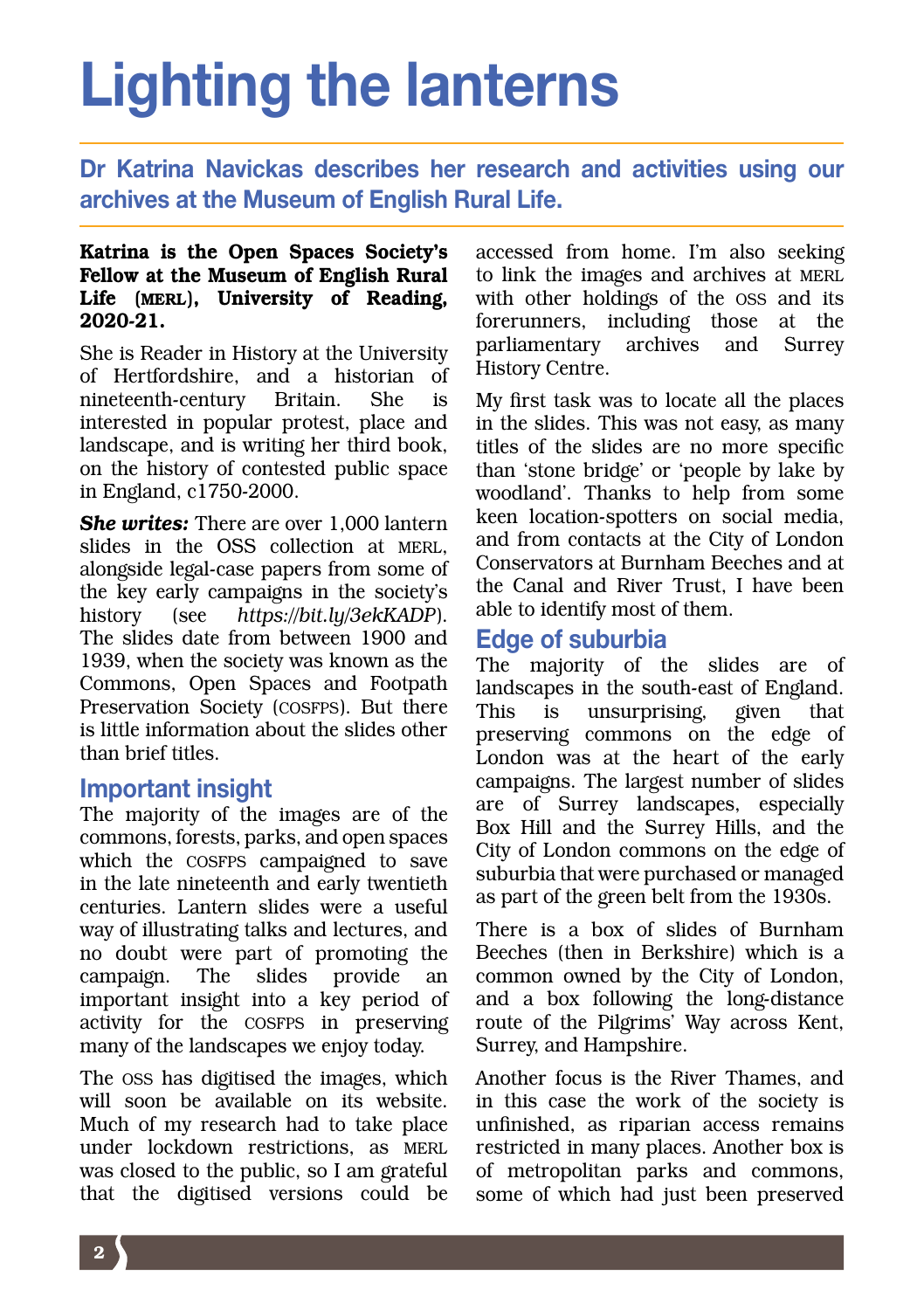against building and enclosure. For example, one image titled 'Cannon Hill Common 1928' was taken just after the common was sold to Merton and Morden Urban District Council in 1927.

The travel restrictions in winter 2020 and spring 2021 meant that I could only spot locations in my own neighbourhood. Luckily, I live in Croydon, and many of the images were of open spaces and City of London commons in the Surrey suburbia that I had been using for lockdown exercise. These included Riddlesdown Common, and Banstead



Woods and the route of the River Wandle, restored by the Wandle Trust.

I am planning an exhibition on the MERL website of some of the most striking lantern slides. I am also holding an online symposium on the afternoon of 8 September. This is open to everyone interested in exploring the images and sharing research on the history and future of open spaces. For details see *https://bit.ly/3h4TreK.*

*Katrina is speaking about her research, and the lantern-slide collection, after our online AGM on Thursday 8 July.* 



Left: Katrina on 'Jacob's Ladder steps', a public right of way in Whyteleafe, near *Warlingham in Surrey. She is standing in almost the same spot as (right) the Edwardian gentleman in the lantern slide, merely entitled 'Steps Warlingham, Surrey' (MERL, SR OSS/PH5/B146).*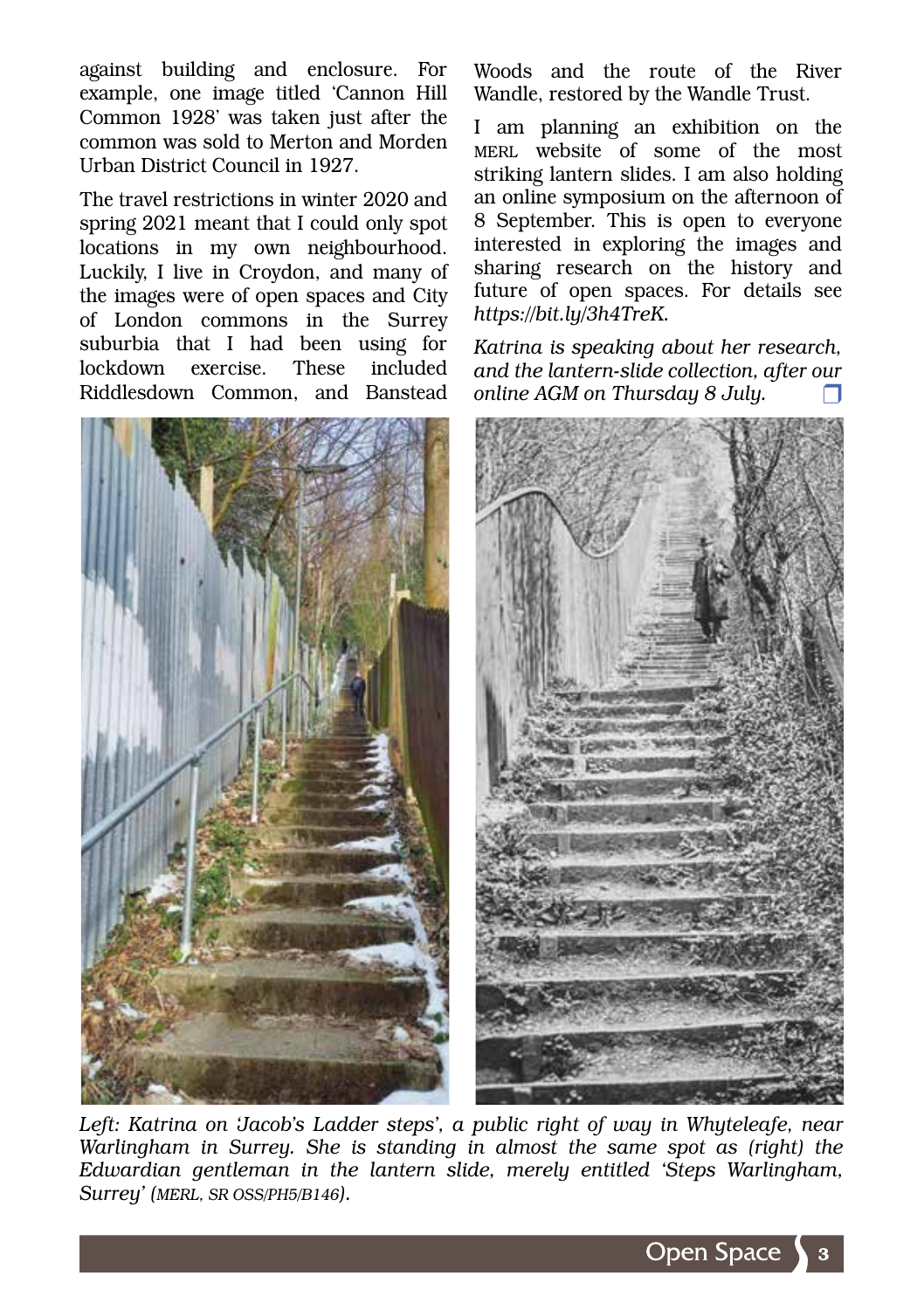### Patricia's heroic hike

Schoolgirl Patricia Wittbom chose to raise money for the society by a challenge walk. She tells her story.

#### My name is Patricia Wittbom, I'm 11 years old and I am in year 7 at Tytherington School, Macclesfield, Cheshire.

During the last year of covid lockdown I was lucky to be able to go out each day into the countryside where we live in the Cheshire Peak District. We swung on rope swings, walked through woods and



*Patricia approaches her apogee, Lyme Cage.*

ran up into the hills where we heard curlew and saw bluebells and knew that nature was doing very well, even if things were really strange for us. I missed my family in Sweden and Portugal and my English grandparents very much, but being able to be out in nature kept us all going.

Now I know how lucky we are to live where we do, and that beautiful green spaces are really important for our mental and physical health. But it made me sad to know that not everyone had somewhere green and beautiful to go, close to their homes.

My school runs an award scheme called the Tythy Challenge. Part of the challenge is to demonstrate that we have made big efforts to 'strive' to achieve something. So I planned a sponsored walk to raise awareness of the importance of green spaces for all.

My stepdad helped me to research charities that I could support and he told me about the Open Spaces Society. It seemed a good fit because it wasn't just all about looking after the countryside green spaces and footpaths can be in towns, cities and everywhere else and I think they must all be very important to someone.

On 2 May, I walked between my home in Kerridge, near Macclesfield, to Lyme Cage, in the National Trust's Lyme Park estate and back again. In total I walked 21 km or 13 miles along the Gritstone Trail. It was a really lovely day with good weather and I'm very happy we raised more than £1500 for such a good cause. Thank you to everyone who encouraged me!



*Patricia at a capped mineshaft on Bakestonedale Moor. The artwork depicts the local mining activity.*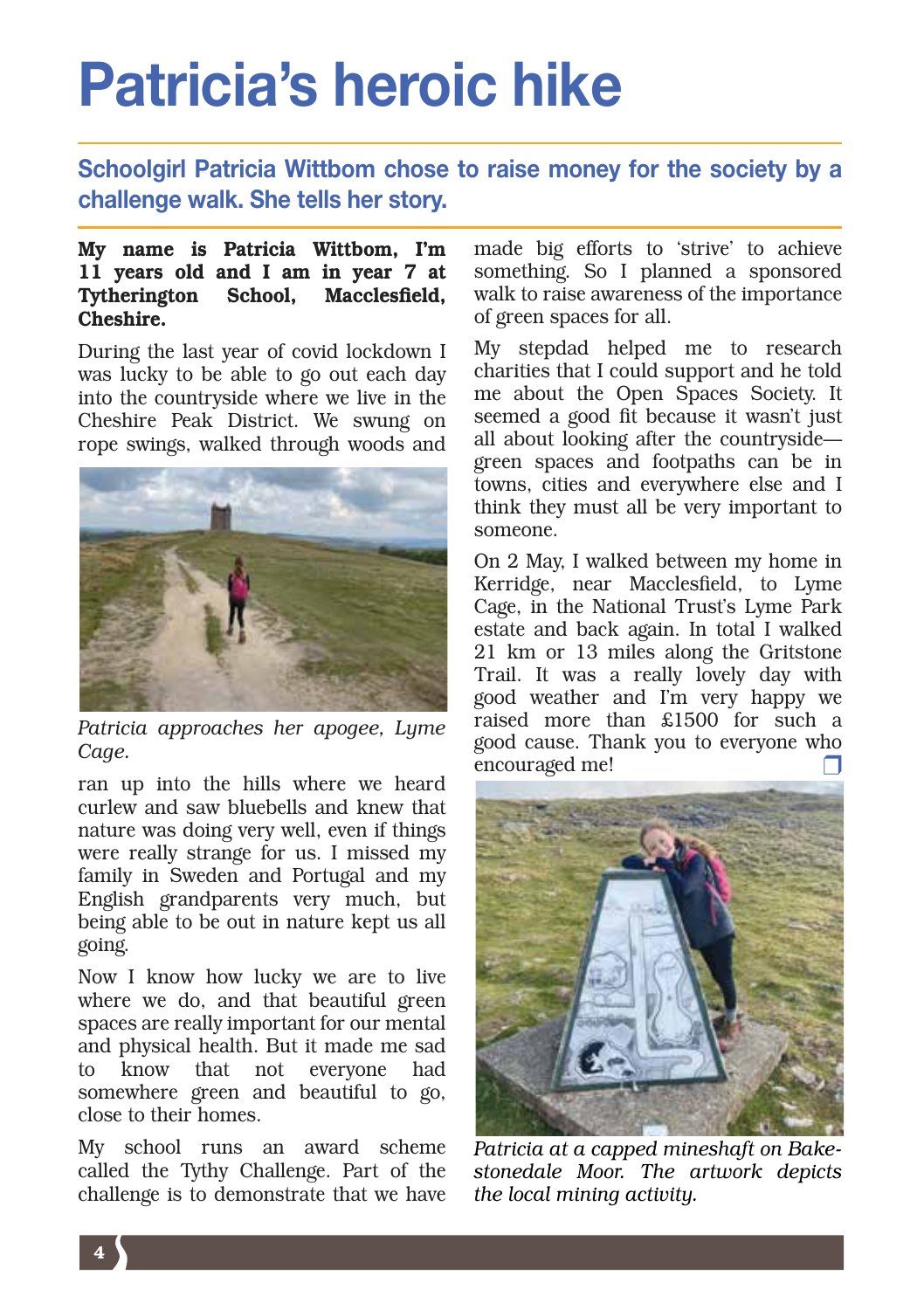### **Case File**



#### Give and take on greens

*TW Logistics Ltd (appellant)* v *Essex County Council and another (respondents)* [2021] UKSC4

This supreme court judgment, about the registration of land as a town or village green (TVG), raises important and concerning issues. The land is 200 square metres of concrete on the water's edge at Allen's Quay, part of the working port of Mistley in Essex. Mistley lies on the tidal estuary of the River Stour, upstream of Felixstowe. It is privately owned, largely by the appellant, TW Logistics Ltd (TWL), and not subject to any statutory regime governing its use as a port.

A TVG application was made in 2010 by Ian Tucker on behalf of the group Free the Quay, based on 20 years' use by local people up to September 2008. Essex County Council held a public inquiry; the inspector found that the tests for registration were met and recommended registration of the land as TVG. It was registered in July 2014.

TWL challenged, the registration on a number of grounds, in the high court (*OS* summer 2017 page 4), the court

of appeal and finally the supreme court.

The three grounds for the appeal to the supreme court were:

1 land should not be registered as TVG if the effect would be to criminalise the landowner's continuing use of that land for the same commercial activities as took place throughout the 20-year qualifying period;

2 the court of appeal misinterpreted the Victorian statutes which prevent encroachment on a green: on their correct construction TWL's activities postregistration would be criminalised;

3 the quality of the evidence of use by local inhabitants was not such as to qualify the land for registration.

The supreme court's five judges unanimously dismissed the appeal. The judges considered ground 2 first since, if the appeal on this ground were to fail, it would not be necessary to consider ground 1. However, this was a highrisk strategy for TWL since, if it were to succeed on ground 2 and then to fail on ground 1, it would have argued for, and exposed, its own criminality to no avail.



*The new village green at Mistley. Photo: Simon Bullimore.*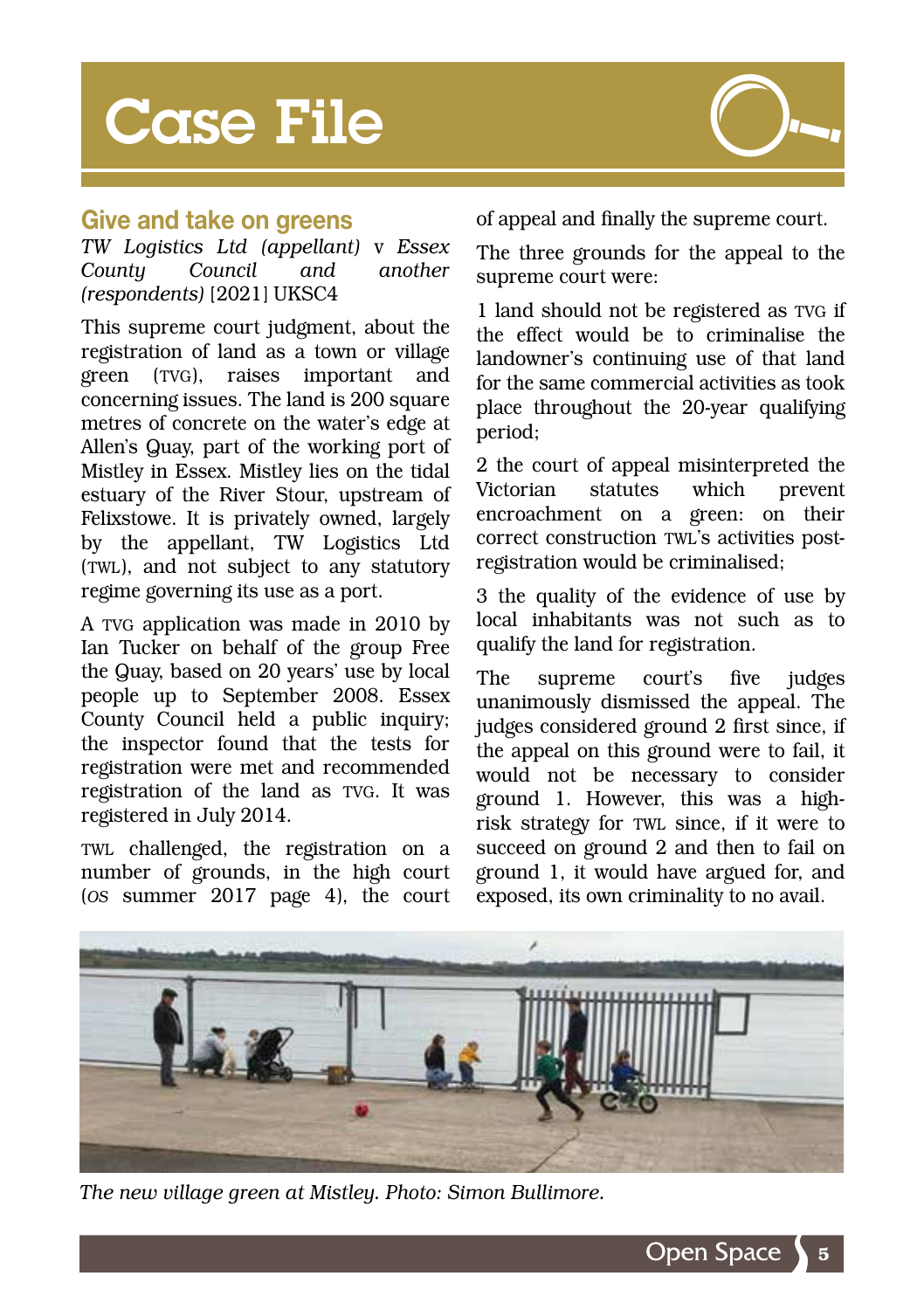The judges noted that the law gives the public the general right to use a green, subject to the give-and-take principle. The public must use its recreational rights in a reasonable manner, having regard to the interests of the landowner and whatever practical arrangements have developed for coexisting use during the 20-year qualifying period.

This meant that after registration the landowner had all the rights that derive from his legal title to the land, as limited by the statutory rights of the public. Moreover, the landowner also has the right to undertake new and different activities provided these do not interfere with the recreational rights of the public. However, the judges 'hoped and expected that the local inhabitants and the landowner will adjust their activities on the land in the same spirit of give and take and compromise as has been the pattern for decades'.

The judges then considered the effect of the Victorian statutes (Inclosure Act 1957 section 12 and Commons Act 1876 section 29) on the use of the land for purposes other than lawful sports and pastimes.

#### Modern conditions

They opined that the correct approach was to interpret these statutes in the light of modern conditions rather than those that prevailed in Victorian times. The registration of land as a TVG *creates* the public's rights to use it, and consequently land is now being registered which was not previously contemplated as TVG.

At common law, the criminal offence which operates to protect the interests of the public in being able to enjoy the TVG is that of a public nuisance. The judges referred to the leading recent case on the crime of public nuisance. R *Rimmington* [2005] UKHL 63; [2006] 1 AC 459. Here it was held that a person is guilty of a public nuisance if he performs an act not warranted by law.

The judges concluded that TWL 'has the legal right in the period after registration of the land as TVG to carry on what it has been previously doing on the land, its activities are "warranted by law"' and 'the public's statutory right is only to enjoy the land subject to the continuation of the owner's pre-existing rights, as exercised to that extent'.

Having dismissed ground 2, the court did not need to reach a conclusion on ground 1. It considered that ground 3 was not met since the landowner had acquiesced to the public use over a long period.

#### **Clarifies**

We welcome the confirmation of the registration of Allen's Quay as TVG. However, we are concerned that this judgment makes it clear that the Victorian legislation does not outlaw landowners' activities which were carried out preregistration, and that these could extend to new and different activities, provided they do not conflict with the use of the land for lawful sports and pastimes. Also, the recreational use by local inhabitants is restricted to relying on give and take with the landowner.

If local inhabitants believe a landowner's activities exceed his pre-existing rights and interfere with their rights, their only recourse is to challenge this in the courts, or to seek a declaration as to their rights.

The judgment further undermines the protection afforded to TVGs by the Victorian statutes. They are already difficult to use, and now any potential breach by the landowner, or his licensees, which might otherwise incur criminal liability, must be tested against the circumstances prevailing prior to registration. While those events are documented in relation to Mistley Quay, there will be many TVGs where recollection of such circumstances is beyond living memory.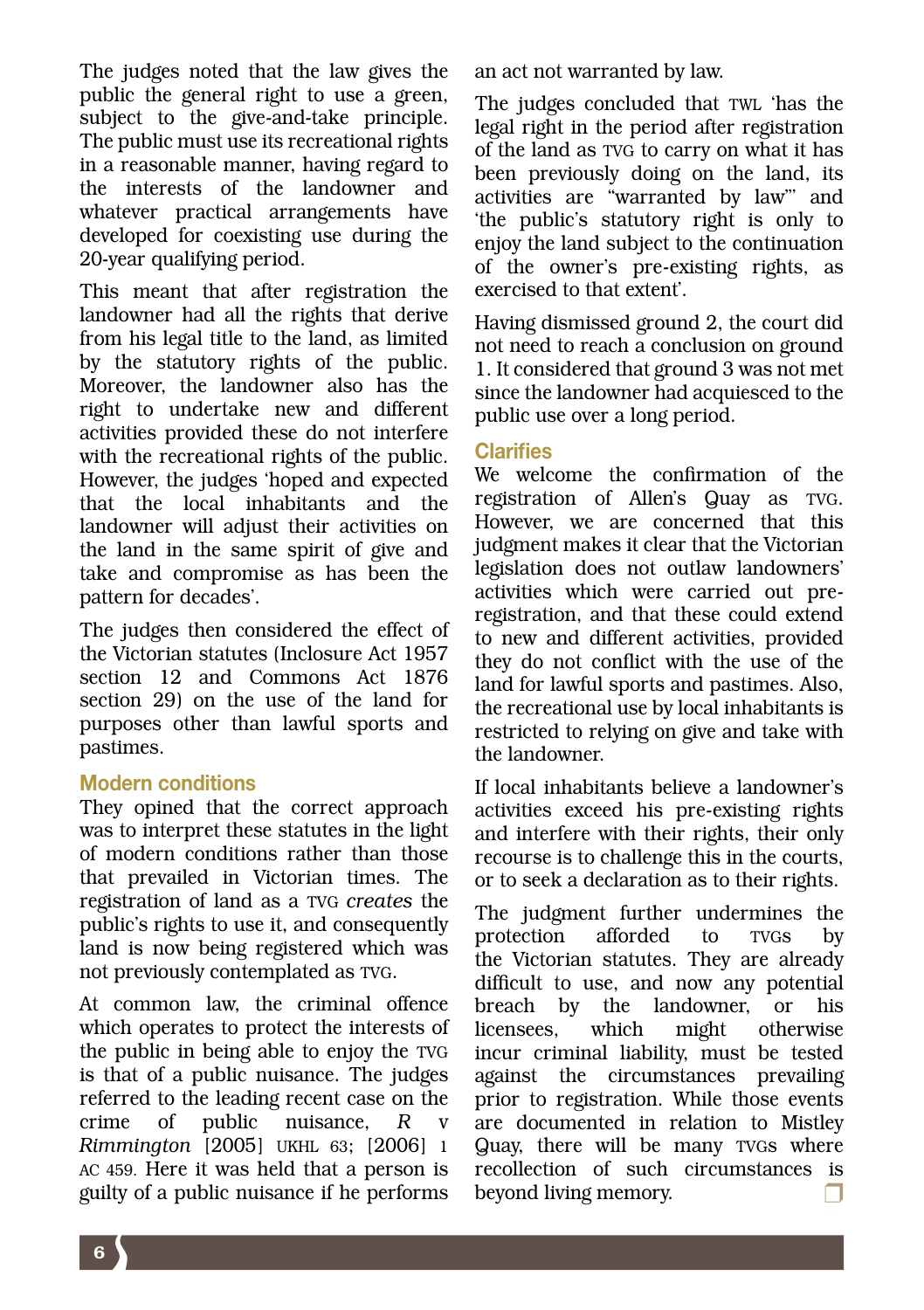### Taking action



#### Grant a Green

On 26 April we launched our Grant a Green campaign, calling on local councils in England and Wales voluntarily to register their open spaces as town or village greens.

Registration will give local people rights of recreation on the land and protect it from development.

Now is the time to secure our green spaces. Not only have the restrictions on movement meant that people have discovered that their local open spaces are essential for their health and sanity, but also that those spaces are under unprecedented threat.

#### Firing line

The Westminster government is intent on destroying the planning system, and green spaces are in the firing line for development. In Wales such spaces are under threat from outdated and inadequate planning guidance. Landowning local councils, and other public-spirited landowners can make a



*The new village green at Scorton in North Yorkshire, voluntarily registered by the parish council. Photo: Scorton Parish Council.*

lasting gift to their communities by registering land as greens.

Registration is straightforward, and the commons registration authority (county or unitary council) makes no charge for it. The applicant must complete form 44 (or CA9 for those in the English 'pioneer' areas of Blackburn with Darwen, Cornwall, Cumbria, Devon, Herefordshire Hertfordshire Kent Lancashire, and North Yorkshire).

#### Entitled

The form is sent to the commons registration authority which must merely be satisfied that the applicant is legally entitled to apply to register the land. The applicant must: obtain the written consent of any leaseholder or charge holder; include a map and description of the land; and identify the area where the local people who use, or will use, the land reside. This last is necessary because, once the land is registered as a green, those people will have a right to the land for recreation.

The applicant must also confirm (in a statutory declaration on form 44) land ownership, and the necessary consents. An application cannot, if properly made, be rejected but the authority can ask for further evidence of ownership.

Voluntary registrations by councils include those at Larkfield in Kent, Scorton in North Yorkshire, Henley-on-Thames in Oxfordshire, and Pendle in Lancashire (the last thanks to our vice-president, the late Tony Greaves, see page 15). We feel sure that there are more—please tell us if you have registered land or are planning to do so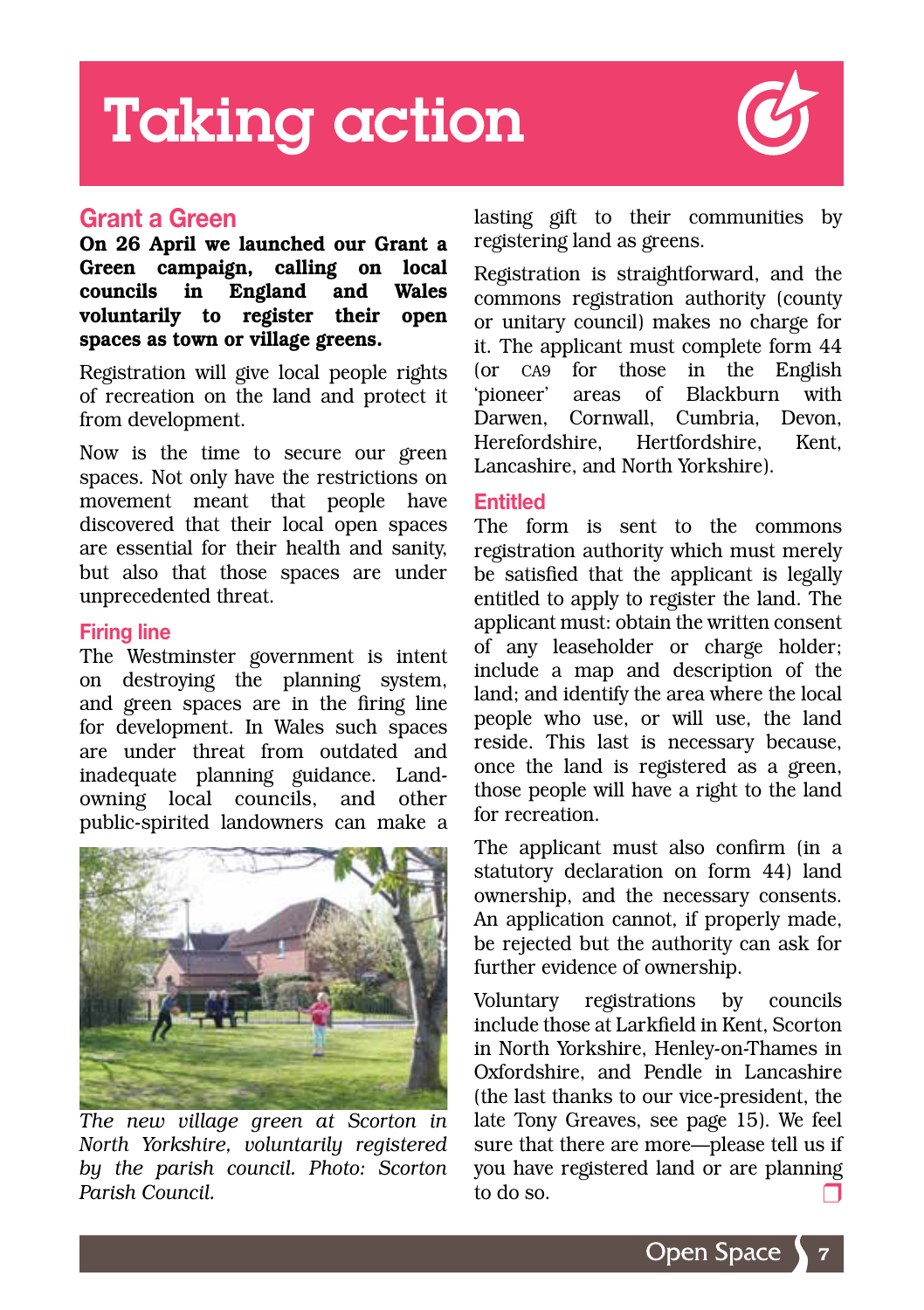### Far & Wide



#### Woodcock Hill exchange

From 1996 to 2008 the society helped local members to register the ten-hectare Woodcock Hill, at Borehamwood in Hertfordshire, as a village green.

Now, Hertsmere local plan is being prepared and Taylor Wimpey, the landowner, wants to build 110 houses on the green. It has made an application under section 16 of the Commons Act 2006 to deregister 3.3 hectares and has offered 3.6 hectares in exchange.

We objected because the replacement land would be remote for those who currently enjoy the green, with no convenient access to it.

In February we reminded the Planning Inspectorate (PINS) that the regulations require it to decide the procedure for determining the application 'as soon as practicable after the expiry of the deadline', in this case 10 December. Since there had been 128 representations, and strong grounds against the application, we expected a public inquiry to be called. In March PINS responded that the inspector would make a site visit after exchange of correspondence. We

objected, and within two days PINS had announced an inquiry would be held.

Our member, the Woodcock Hill Village Green Committee, is employing barrister and we have offered £3,000 from our legal fund towards this.

Meanwhile, we are still in correspondence with PINS about its process for deciding how to determine an application, as this would appear to be random and at odds with the regulations.

#### Rhos Gelli Gron victory

We have helped stop the fencing of Rhos Gelli Gron common, near Tregaron in Ceredigion (*OS* spring 2021 page 8). With the Cambrian Mountains Society, Strata Florida Community Council, the Ramblers, and others, we objected to an application by the Caron Estate, under section 38 of the Commons Act 2006, for a 1,500-metre fence. It would have divided the common, cut across a bridleway, marred the landscape, and restricted people's opportunity to enjoy it.

The planning inspector, Vicki Hirst, visited the site and rejected the application on a number of counts,



*Volunteers at work on Woodcock Hill village green.*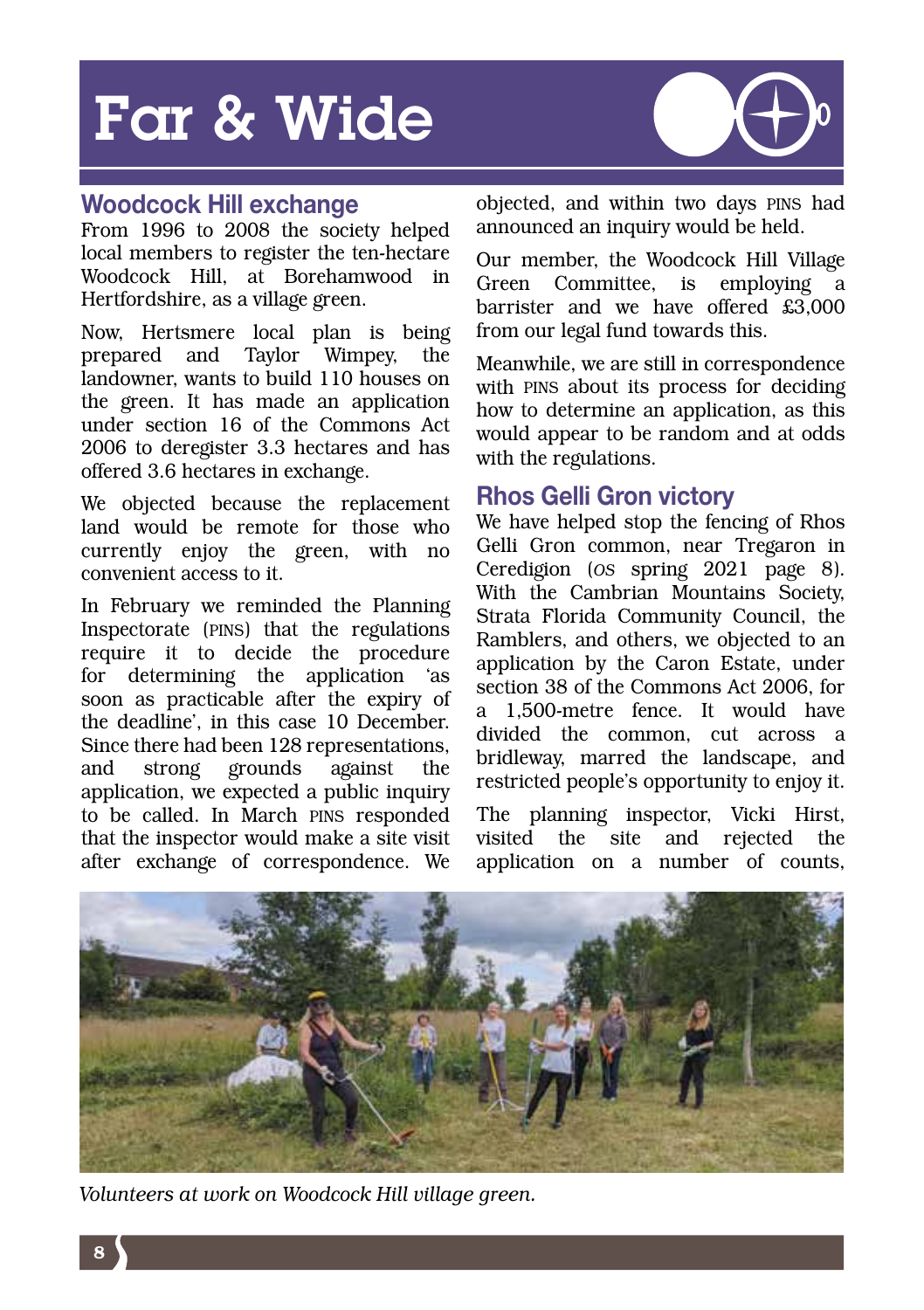agreeing with us on the value of the common for its landscape, history, and amenity.

The fence would impede the movement of livestock, and inconvenience the graziers. The applicant argued that the fence was needed to prevent overgrazing, but the inspector found no evidence that there was over-grazing.

She concluded: 'The fencing would considerably alter the open characterisation of this upland moorland. It would be a wholly alien feature across the whole common, and completely at odds with the historical references to earlier habitation in the landscape with their associated historic boundaries.' The fence 'would be a dominating and visually discordant feature. It would be highly visible from much of the

![](_page_10_Picture_3.jpeg)

*Cairn on Rhos Gelli Gron common. Photo: Peter Foulkes.*

surrounding common'. She concluded that 'the fencing would have a harmful impact on the landscape.' Welcome words.

#### Offensive fence

Unfortunately, we have been less successful in our dealings with Bryn Wg common, near Machynlleth in Powys. Here our member Peter Foulkes discovered that a new fence had been erected. He learned that the tenant farmer had done this and the landowner, the Wynnstay Estate, did not object to it. Peter met the farmer on site; the latter

![](_page_10_Picture_8.jpeg)

*The new fence. Photo: Peter Foulkes.*

argued that the fence replaced a former dilapidated one. Peter disagreed: the new fence is on a different line. We believe it needs consent under section 38 of the Commons Act 2006 to make it lawful. Powys County Council says it hasn't the resources to take enforcement action.

This underlines the need for a change in the law, to place a duty on local authorities to act against unauthorised works on common land.

#### Invisible boundaries

Many of our concerns about fencing will be resolved as invisible fencing becomes more widespread on grazing commons. The boundary is set with an app using GPS, and the animals are fitted with collars which emit a signal when they approach the 'fence'. The animals need to be trained to the technology.

We are delighted that Hart District Council (an OSS member) and the RSPB are planning to deploy invisible fencing on Hazeley Heath common in Hampshire, to enable the land to be grazed.

#### Just like magic

A few weeks ago, the town and village green (TVG) layer on the Magic map website (*https://magic.defra.gov.uk/*), mysteriously disappeared. In response to a complaint, Natural England (NE) said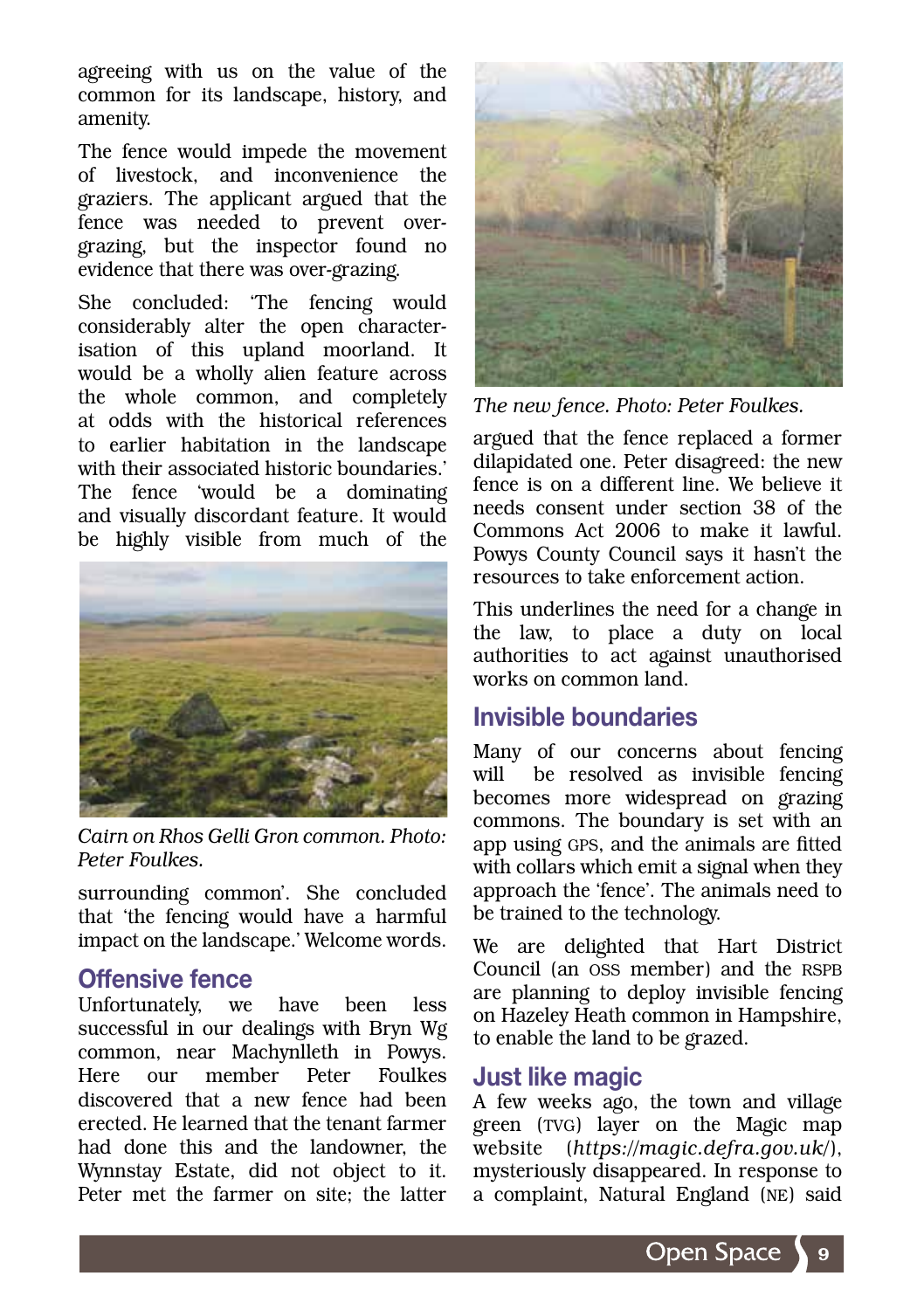that it did not manage the database which 'was no longer up to date' and that NE was unable to update it. So it took the decision to remove the TVG layer.

We considered this unacceptable and wrote to NE pointing out that the dataset is derived from the survey undertaken by

#### Thank you

We have so far raised £7,554 for our Grant a Green appeal. Thank you for your generosity. A big thank you also to Patricia Wittbom who has raised £1,515 for us from her sponsored hike (see page 4).

the University of Wales at Aberystwyth in the 1990s. It is the only database which lists registered TVGs in England. It has never been up to date; it is a snapshot of greens in the 1990s, ie those registered under section 4 of the Commons Registration Act 1965. Nothing has changed to make the layer inappropriate.

We urged that it should be reinstated, with a note that it is a snapshot and that new greens will not be added. We were pleased that NE promptly relented. The data will be reinstated, with a suitable note, in July.

#### Criminalising trespass

We were dismayed that the government has published the Police, Crime, Sentencing and Courts Bill, apparently ignoring the numerous responses to its

consultation which expressed massive opposition to the proposed new authoritarian powers.

The bill creates many new criminal offences which could affect our rights to peaceful protest and our ability to camp on land. Much of the wording is illdefined and thus would result in uncertain outcomes.

We fear that, even if it does not endanger innocent walkers, riders and cyclists (as government claims it will not), the bill could create a climate of hostility in the countryside with people nervous of exercising their rights for fear of doing the wrong thing, and landowners having a new confidence to challenge them.

We are working not only with access and civil rights bodies but also with organisations representing, gypsy, Roma, and traveller communities, and homeless people, to call for removal of part 4 of the bill which deals with 'unauthorised encampments', and we shall join with others in promoting amendments to protect the public interest.

#### New activist in Kirklees

Welcome to Stephen Hill who is our new local correspondent for Kirklees in west Yorkshire. Stephen has recently retired from a long career in civil engineering during which he developed a keen interest in conservation and the environment.  $\Box$ 

### Our AGM, Thursday 8 July 2021 at 1pm

In view of the pandemic, the trustees have decided that it is in the charity's best interests for the AGM to be held by videoconference. All voting will be by proxy in advance, but members can join the event, raise matters, and ask questions. The arrangements are explained on our website at *https://www.oss.org.uk/agm-2021/*. An explanatory letter with details (and the papers for those for whom we have no email address) is enclosed with this edition of *Open Space*.

After the AGM Katrina Navickas will give a talk on open spaces preservation in the first half of the twentieth century, and the lanternslide collection at the Museum of English Rural Life (see page 2).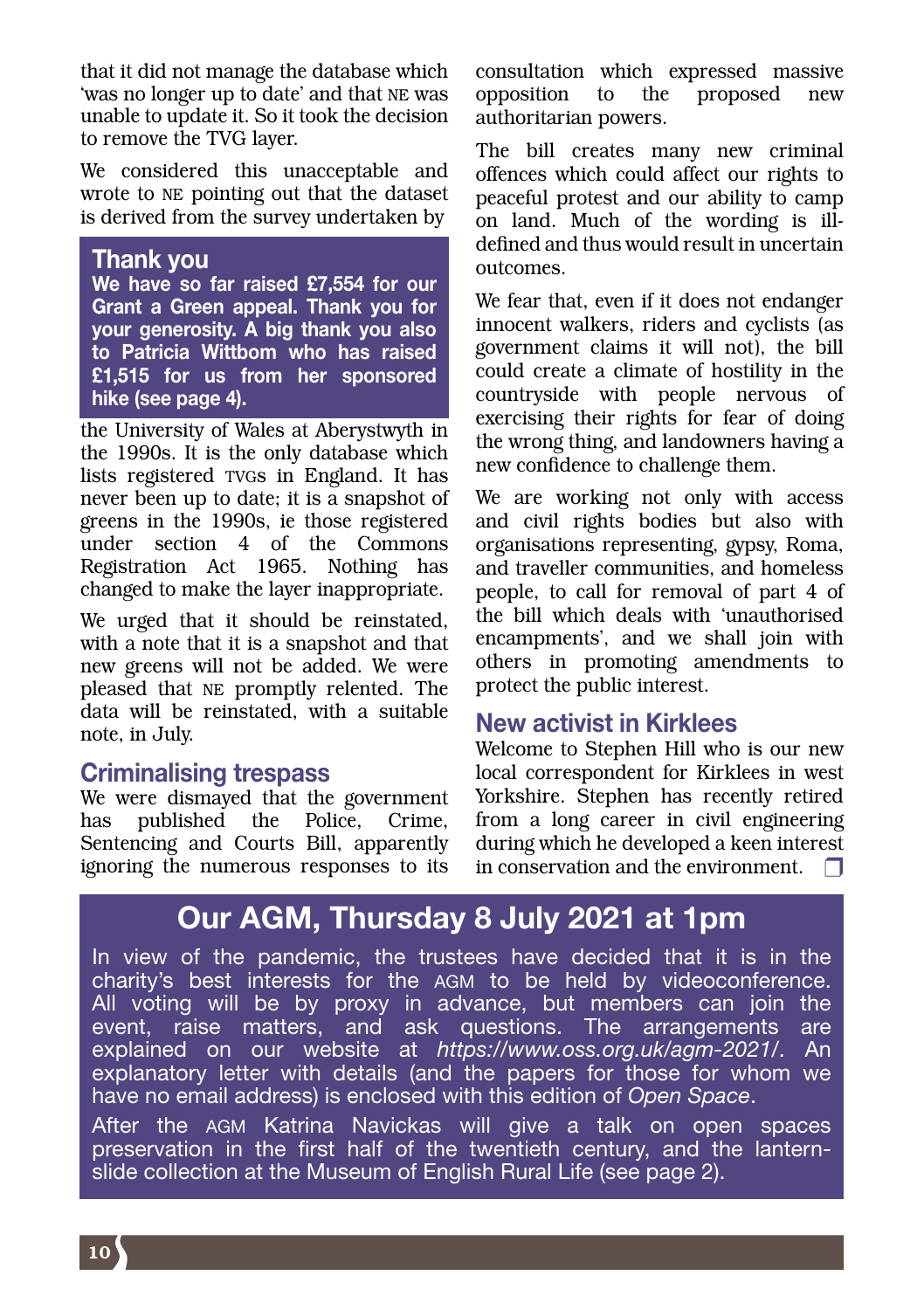### Path Issues

#### Trusting the trust?

Barry Thomas, our local correspondent for South Derbyshire and North West Leicestershire Districts, has been keeping a close watch on the National Trust's Calke Abbey estate in Derbyshire. He writes:

Since the summer of 2020 the National Trust has closed several permissive footpaths through its Calke Abbey estate, ostensibly because of the covid-19 pandemic. The most popular permissive path, however, was a long way from the house and gardens, and the closures have affected several named recreational paths.

To control numbers within the park the trust requires booking online, even for walkers who are then charged £8.00 per head to enter it. As locals have been used to walking anywhere in the park, free of charge, this caused anger.

#### **Reclusive**

The trust says that the public rights of way are still available, but they are few. This is because the previous aristocratic owners, the Harpur Crewes, were reclusive and fought to keep people out.

The 1952 survey sheets for the National Parks and Access to the Countryside Act 1949 recognised eight public rights of way in the parish but, due to Harpur Crewe objections, only three made it to the definitive map.

One public path, conveniently, passes through the centre of the estate but I found practically no waymarking along it, and within 20 yards of its northern end it was blocked by a massive fallen tree. I asked for new waymarks to be installed and provided a map with suggested locations. I also reported the obstructing tree (which the trust quickly removed). The trust has installed some waymarks along the path but not at the northern end where it enters the park. Waymarking in the middle section is also poor.

So, some positive action from the trust but it could do better. It is evident that the public cannot rely on permissive paths which can be closed at the whim of the landowner as has happened here.

![](_page_12_Picture_11.jpeg)

*Fallen tree which obstructed Calke footpath 3. Photo: Barry Thomas.*

#### In a rocky boat

We are concerned about the misuse of the Health Protection (Coronavirus, Restrictions) (England) (No 3) Regulations 2020 to prevent people from using public paths during events. For instance, on 4 April the Oxford-Cambridge boat race was held on the Great Ouse north of Ely.

Cambridgeshire County Council's chief executive, Gillian Beasley, signed a direction under regulation 6 listing ten footpaths and 12 roads to be closed, and saying that this was 'necessary for the purpose of preventing, protecting against, controlling or providing a public health response' against the threat of covid-19.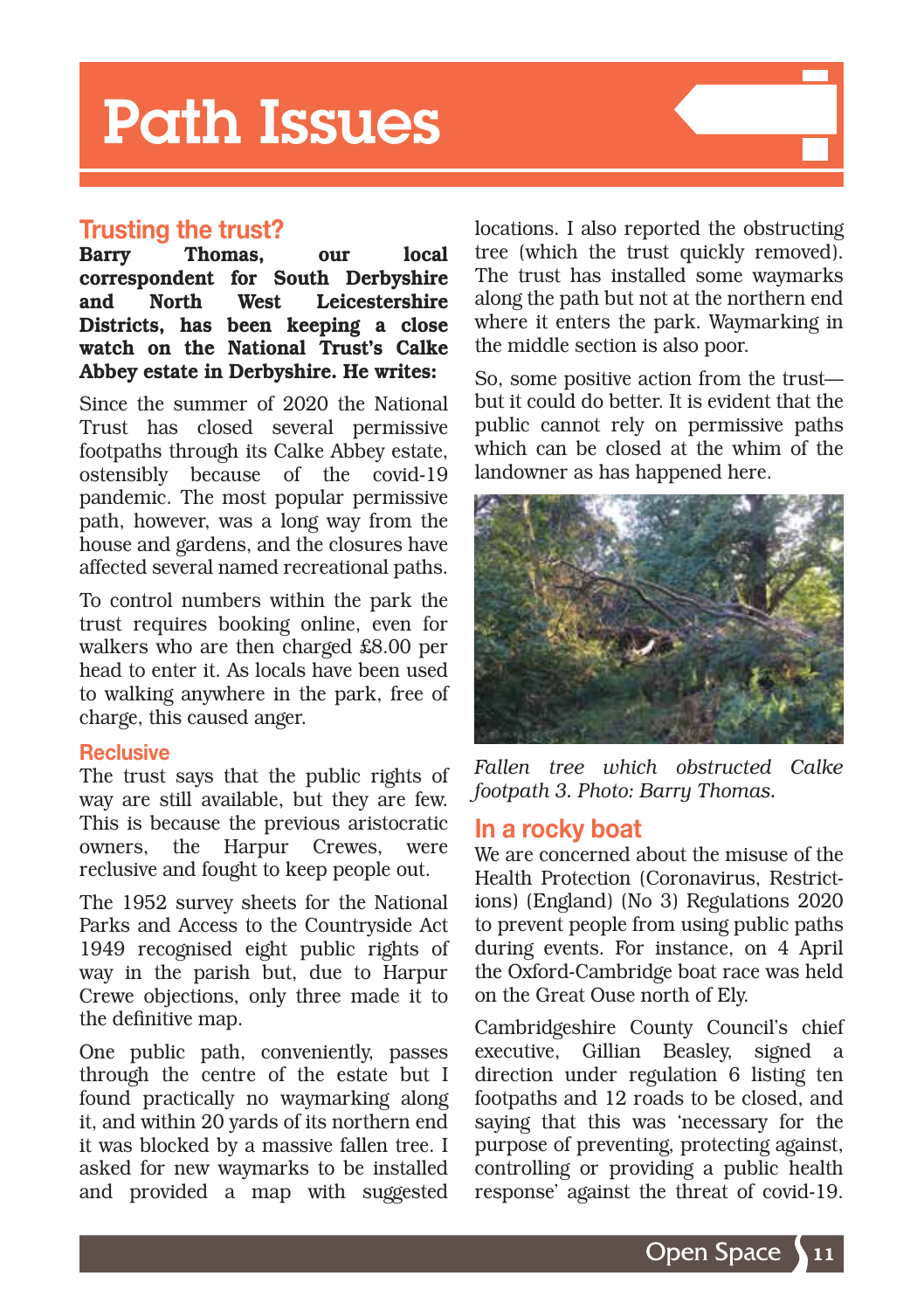The paths included footpaths on both banks of the river, as well as connecting paths and a road.

Says Hugh Craddock, our case officer: 'The question is whether public attendance at the boat race does give rise to this threat, and whether the exclusions are a proportionate response. We think not, and we question whether the regulations can be used to exclude the public when people are only there because of an event which need not happen, and is only happening because the local authority has encouraged it.'

Fearing that this abuse of the regulations could be repeated for other events over the summer, we are writing to the minister to ask if this is how the regulation was intended to be used.

#### Celebrity controversy

The ruined Gwrych Castle, near Abergele on the north coast of Conwy, is known as the location of the 2020 television series, *I'm a celebrity.*

For generations, people have walked the main drive and the paths around the castle and north to the beach. During the pandemic, the landowner, the Gwrych Castle Preservation Trust (which receives funds from the National Lottery), banned access and blocked the paths with sixfoot fencing, preventing all access.

![](_page_13_Picture_6.jpeg)

*Blocked stile and gate with 'Closed, no trespassing' notice. Photos: Andrew Wood.*

![](_page_13_Picture_8.jpeg)

*The view of Gwyrch Castle from one of the claimed routes.* 

The trustees claimed that the paths were a coronavirus risk, even though they were over two metres wide.

Consequently, local people formed the Friends of Cefn yr Ogof and have applied for three paths across the estate, with a link to the beach, to be added to the definitive map. They have substantial evidence of use and support from the. local county councillor Andrew Wood. This clearly will be controversial and we stand by to help.

#### Missed opportunities

We are frustrated that the Welsh Government has failed, in its white paper on the future agricultural-funding regime, to take the opportunities to improve public access. With the Ramblers, British Horse Society and others, we have argued that the money should be directed to providing more and better public access, with strong sanctions for those farmers and landowners who receive payments but who flout the law on public paths and access land.

We have of course argued this in response to English consultations too and are frustrated at the continuing lack of progress from the Department for Environment, Food and Rural Affairs in demonstrating how the payments will be used for public access.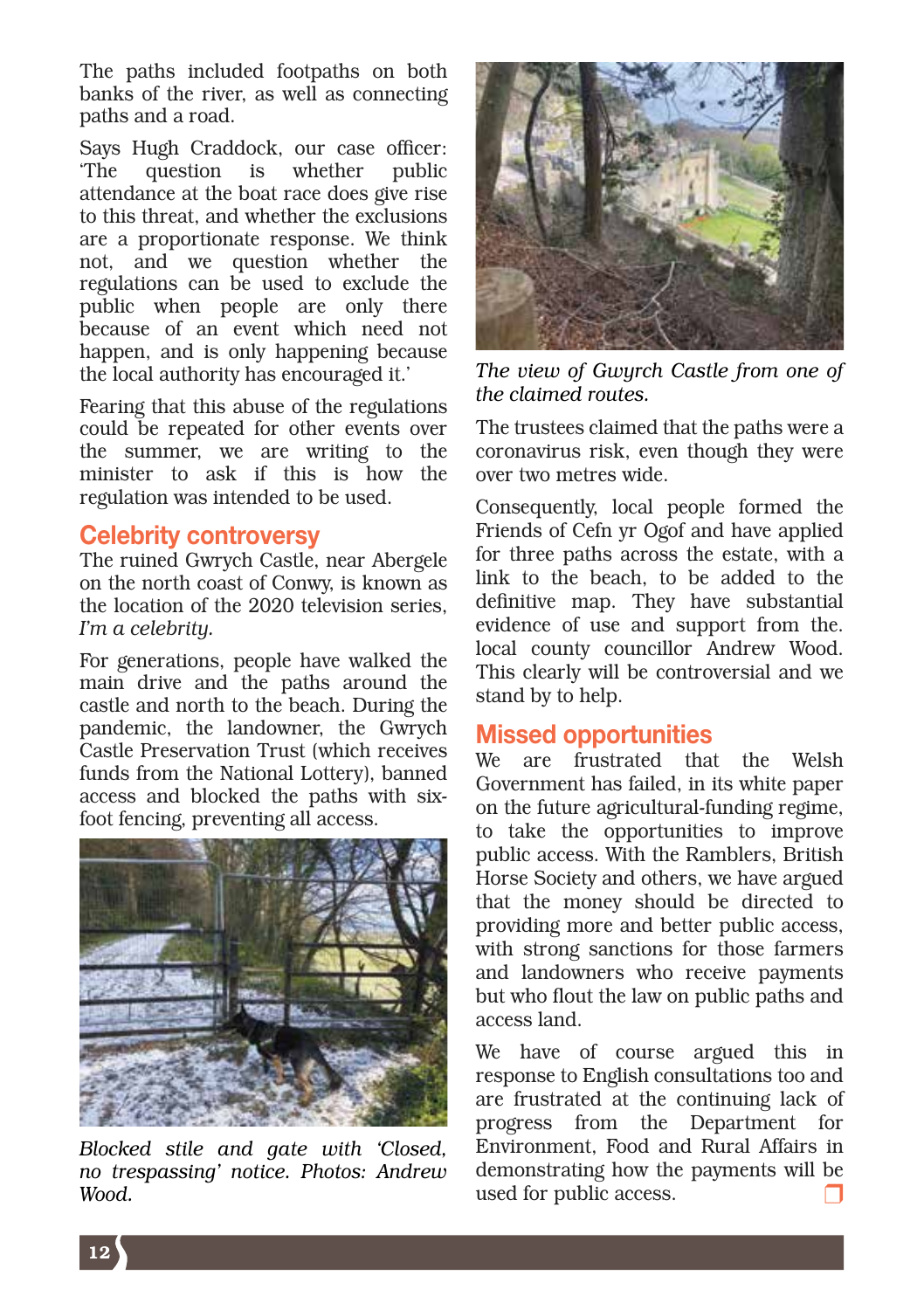### Reviews

**Heathland**, by Clive Chatters<br>(Bloomsbury 2021, hardback and (Bloomsbury, 2021, hardback and Kindle, both £35, but with good deals available).

This is the latest edition in the British Wildlife Collection. In accordance with the exacting standards of this series, it is beautifully designed, uncluttered and attractively laid out, and with many hundreds of colourful images interspersed throughout.

Despite the detail of its 400 pages (and extraordinary weight) it is eminently readable. Clive writes impeccably in a bright and engaging way, making the subject matter compelling and comprehensible, with occasional intriguing turns of phrase.

#### Cultural landscape

Having given an outline of the prehistoric origins of heathland, the book focuses on the plant and animal life associated with it in different parts of mainland Britain. Clive presents heathland as a cultural landscape, intimately associated with those pastoral communities who occupied what he calls a 'landscape of leftover', after the landowning élite had divvied up the best lands. Clive also embraces the artistic interests of heathlands, exploring them in prose (such as in the works of Thomas Hardy and Shakespeare), poetry (John Clare), and paintings (Constable).

Nearly all the pictures are excellent, and many are truly spectacular. Very occasionally an image is computerenhanced beyond the credible, and just a few have dateable cars or other features in the background.

A minor criticism is that it would have

been good to have seen each photograph labelled with its county, for those of us who struggle to recall where Wingletang or Porth Melgan is located, and with a few helpful maps. The text rarely refers to the pictures which lie alongside it, although they are always relevant and the two complement each other well.

While there is an exploration of how inclosure enabled heaths to be converted to intensive agriculture, more emphasis could have been given to how heathland was, and remains, heavily dependent on commoning for its very survival.

#### Accessible

Overall, this volume is a substantial yet accessible body of work, meticulously investigated and understood, and attractively presented to the highest of editorial specifications. More than anything Clive shows that he is at the leading edge in a long tradition of British naturalists, who enthuse about, reflect on, and celebrate the importance of these iconic landscapes. Graham Bathe

Gadsden and Cousins on Commons and Greens, third edition (Sweet & Maxwell, 2020, £175).

The authors, Edward Cousins, Richard Honey, and our own Hugh Craddock, have produced a welcome update on the registration of common land and rights of common, and the management of and access to common land. The book, which is part of the publisher's Property and Conveyancing Library, is essential reading for practitioners in this complex area of law.

Gadsden was researched and written in

![](_page_14_Picture_15.jpeg)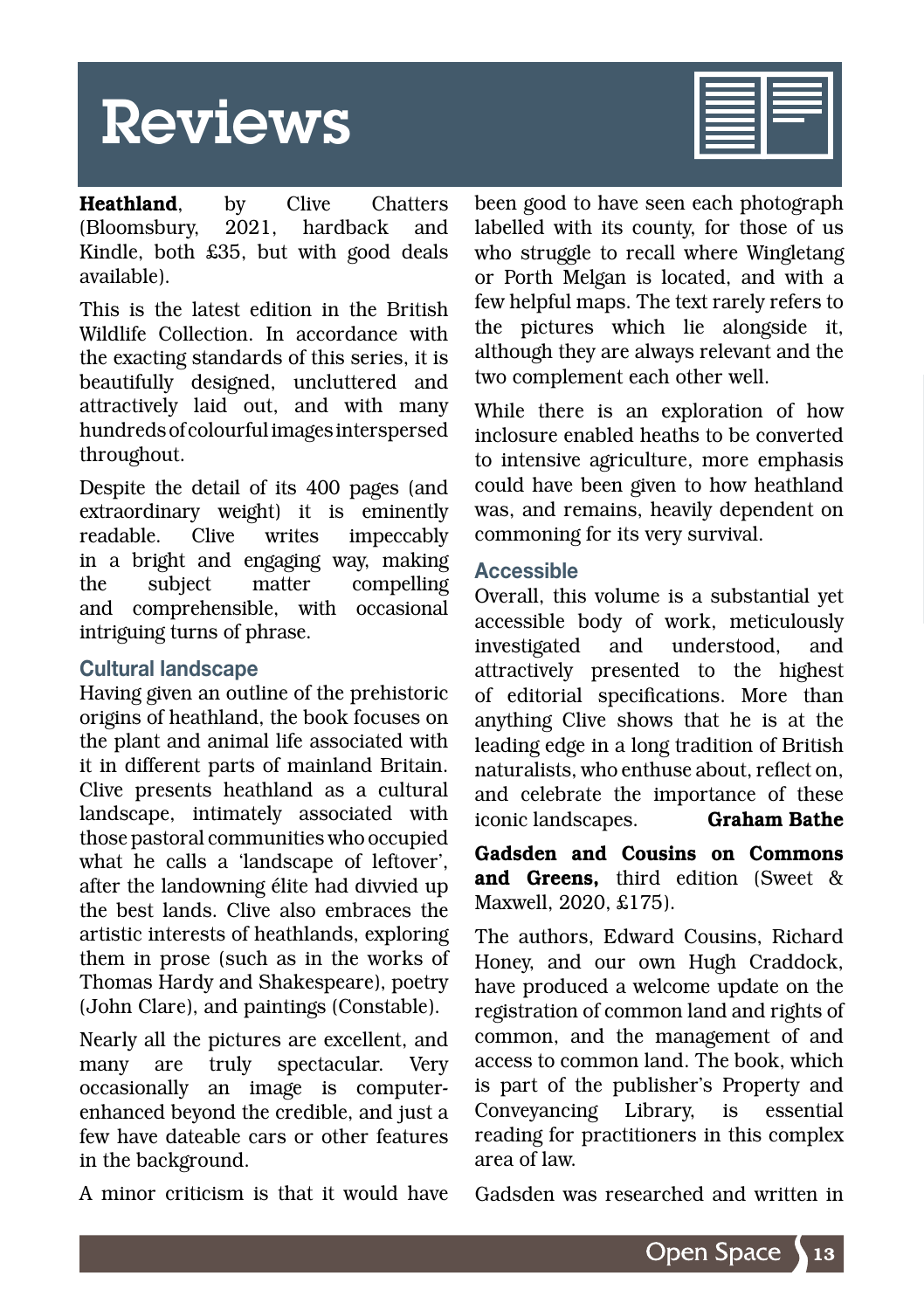the anticipated run-up to new legislation following the report of the Common Land Forum 1986. It took another 20 years for the Commons Act 2006 (CA 2006) to reach the statute book, and its slow rollout meant that there is continuing overcomplication in the exercise and interpretation of legal principles and the law of commons registration.

The Commons Registration Act 1965 (CRA 1965) still remains on the statute book for the majority of commons registration authorities but, in the nine pioneer areas and in Wales, part 1 of CA 2006 is in force to a large extent. This causes difficulties as the provisions thus vary across England and Wales.

![](_page_15_Picture_2.jpeg)

*Northam Burrows common, Devon. Photo: Graham Bathe.*

Three new, excellent chapters, on registration under CRA 1965, registration under part 1 of CA 2006, and evolution and registration of rights of common, deal clearly with the divergence of statutory requirements.

The chapters on town and village green registration and management provide essential information and analysis, encompassing supreme court cases.

The chapter on Wales refers to all the relevant acts, reflecting the increasing divergence of laws following devolution. However, the chapter is disappointingly sparse and contains the statement that 'parts of this book that concern CA 2006 state the law in England, and may not be

applicable in Wales', leaving the reader no wiser. Nicola Hodgson

A Practical Guide to Planning Law and Rights of Way in National Parks, the Broads and AONBs, by James Maurici QC, James Neill *et al* (Law Brief Publishing, 2020, £50).

Even during some of the most radical reforms to the planning system in the post-war period, national parks and areas of outstanding natural beauty (AONBs) remain largely insulated, and this book guides the reader through what makes planning policy distinctive in these protected areas. There is a careful analysis of national planning-policy guidance for both England and Wales, with reviews of the key legal cases.

#### Further chapters

The authors must have felt that the volume was too slim, and so there are further chapters on water, public rights of way, and 'other access rights in the National Parks'. While these chapters are brief, they are accurate enough, as one would expect from a book produced by barristers from Landmark Chambers. But it is hard to see how they belong, because there is nothing distinguishable in the chapter themes within and without the protected areas.

Indeed, the solitary power available especially to national park authorities to institute traffic regulation orders on public rights of way is not mentioned, nor is the practice of many highway authorities to delegate rights-of-way functions to the park authority. There is also a want of thorough editing––eg references to 'the 1949 Act', 'NPAC', 'NPAC 1949', or spelt out in full.

That said, if you are looking better to understand how planning policy is applied in national parks and AONBs, look no further. But don't buy it just for the additional chapters. Hugh Craddock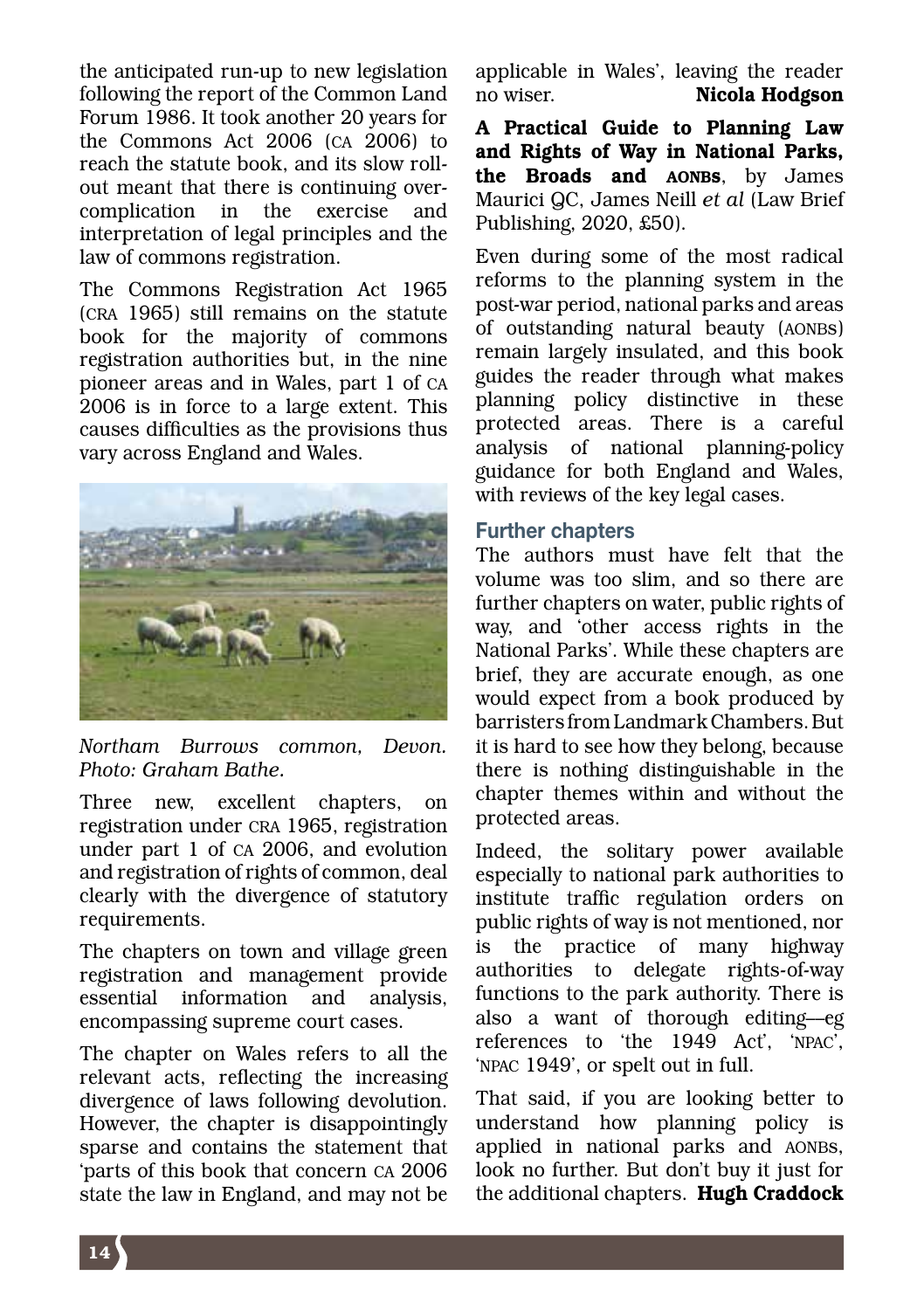Tony Greaves, 1942-2021 Our vice-president Tony Greaves (Baron Greaves of Pendle) died suddenly at his home at Trawden in Lancashire in March. He was 78.

Tony was a Liberal Democrat peer and Pendle Borough Councillor who spoke out strongly on behalf of the environment and people's rights. He was made a life peer in May 2000, just in time to influence the Countryside and Rights of Way Bill which moved into the Lords that autumn.

He championed our interests and proposed invaluable amendments, on freedom to roam, public paths, and town and village greens. He subsequently argued our case on numerous pieces of legislation, including the Commons Act 2006, the Growth and Infrastructure Act 2013, and the Agriculture Act 2020. We regularly asked him to table amendments and he would quickly become familiar with complicated topics and would press ministers for answers, repeatedly, with a mischievous glint in his eye. He did not give up.

He was the Lib Dem spokesman for environment, food and rural affairs 2001- 2 and 2005-10.

#### **Teacher**

Tony was born in Bradford and educated in Wakefield, before obtaining a BA degree in geography at Hertford College, Oxford. He then became a teacher. He was a member of Lancashire County Council for 24 years (1973-97) and of Pendle Borough council until his death. He was responsible for Pendle's voluntary registration of a new town green at Barnoldswick, giving local people rights of recreation there and safeguarding it for ever (see page 7).

He loved the outdoors and was an energetic hill-climber and cyclist. Indeed, everything he did was energetic: he threw his heart into his work in the lords and on

the council. He was a patron of the British Mountaineering Council, and proudly declared his connection with the BMC and with us whenever he spoke on our topics in the lords.

We shall miss Tony's wisdom and strong advocacy, his quizzical sense of humour, love for our cause, and determination to get the best for the environment and for people. His legacy is the legislation which is the better for his intervention–– and the green at Barnoldswick. He leaves his wife Heather, daughters Vicky and Helen, and grandson Robin. **KA** 

![](_page_16_Picture_9.jpeg)

*Tony on Trawden recreation ground with Pendle Hill, Lancashire, behind.*

#### Ronald Smith, 1923-2021

Ronald Smith, another of our vicepresidents, has died aged 97. He was our treasurer from 1989 to 1995. We elected him as a vice-president in 2010 in place of his wife Margaret who died that year. He was our representative on the Hampstead Heath Management and Consultative Committees.

Ronald was born in Hendon in 1923 to Gordon and Nellie Smith. He had three elder sisters. He was educated at Hendon Grammar School and, according to his school reports, did exceptionally well.

In 1947 he took an open civil service entrance exam and was offered a post at the Inland Revenue in Bristol, with responsibility for auditing the newlyintroduced pay-as-you-earn system. It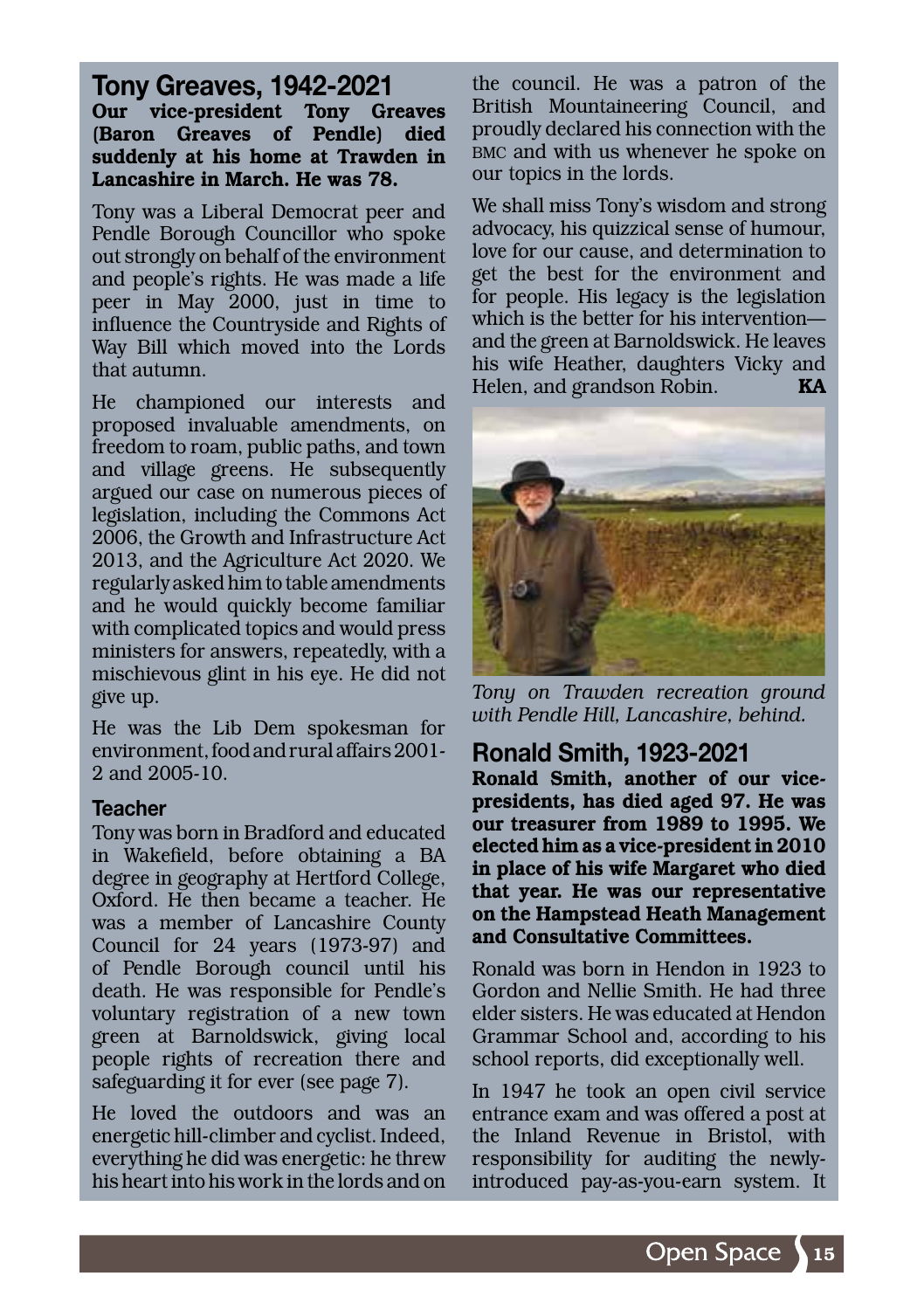was here that he met Margaret; they were married in January 1948 and set up home in Bristol.

Ronald was an ambitious career civil servant. In the early 1950s he was promoted to a post in the Home Office and moved to London. His first personal assistant there, Catherine Cooper, recalled that he made her job much more interesting by taking her to meetings and on visits to prisons and remand centres.

He was offered short-term secondment to the Treasury with responsibility for auditing overseas territories. He was also posted to both Kenya and Zanzibar.

#### Retired

In the 1980s he headed the Prisons Finance Division. He retired in 1987 after 40 years

By this time Ronald and Margaret were living in Potters Bar in Hertfordshire, and Ronald became involved with the newly-formed Potters Bar Society. He held various offices, and was its chairman and then life president. He was a founder member of the London Green Belt Council and its chairman from 1980 for 25 years and then vice-president. He responded to countless consultations affecting the green belt, and wrote

![](_page_17_Picture_6.jpeg)

*Ronald on his ninetieth birthday, 14 March 2013.*

invaluable notes to accompany every meeting agenda.

Ronald was fascinated by the history of commons, and he acquired the title of lord of the manor of Plardiwick at Gnosall in Staffordshire which gave him much pleasure.

#### **Holidays**

With Margaret he went on holidays to 55 locations, which he would research some time ahead. On their return they converted the holiday into a talk with slides, which they would present to a range of audiences, raising money for the Open Spaces Society and other organisations. Between them they gave over 1,000 talks.

It was our good fortune that Ronald selected the society for his attention soon after his retirement.

#### Tussles

After Margaret's death Ronald remained at their home in Billy Lows Lane, Potters Bar, for some years, and wrote amusingly about his tussles with technology. He was delighted to acquire a mobility scooter which enabled him 'to whizz round easily'. However, he was defeated by his television when the screen suddenly admonished him: 'You should not view this programme without your parents' consent', and by a new electric typewriter which kept producing alien symbols rather than letters.

I joined him at both his ninetieth and ninety-second birthday parties at the Duke of York pub in Barnet, where he was in splendid form and generously provided a three-course meal for all his guests. He spent his last few years in a home where, until covid-19 struck, he was regularly visited by his nephews and his many friends.

We remember Ronald with great affection, for his tireless work and unstinting support for our cause.  $KA$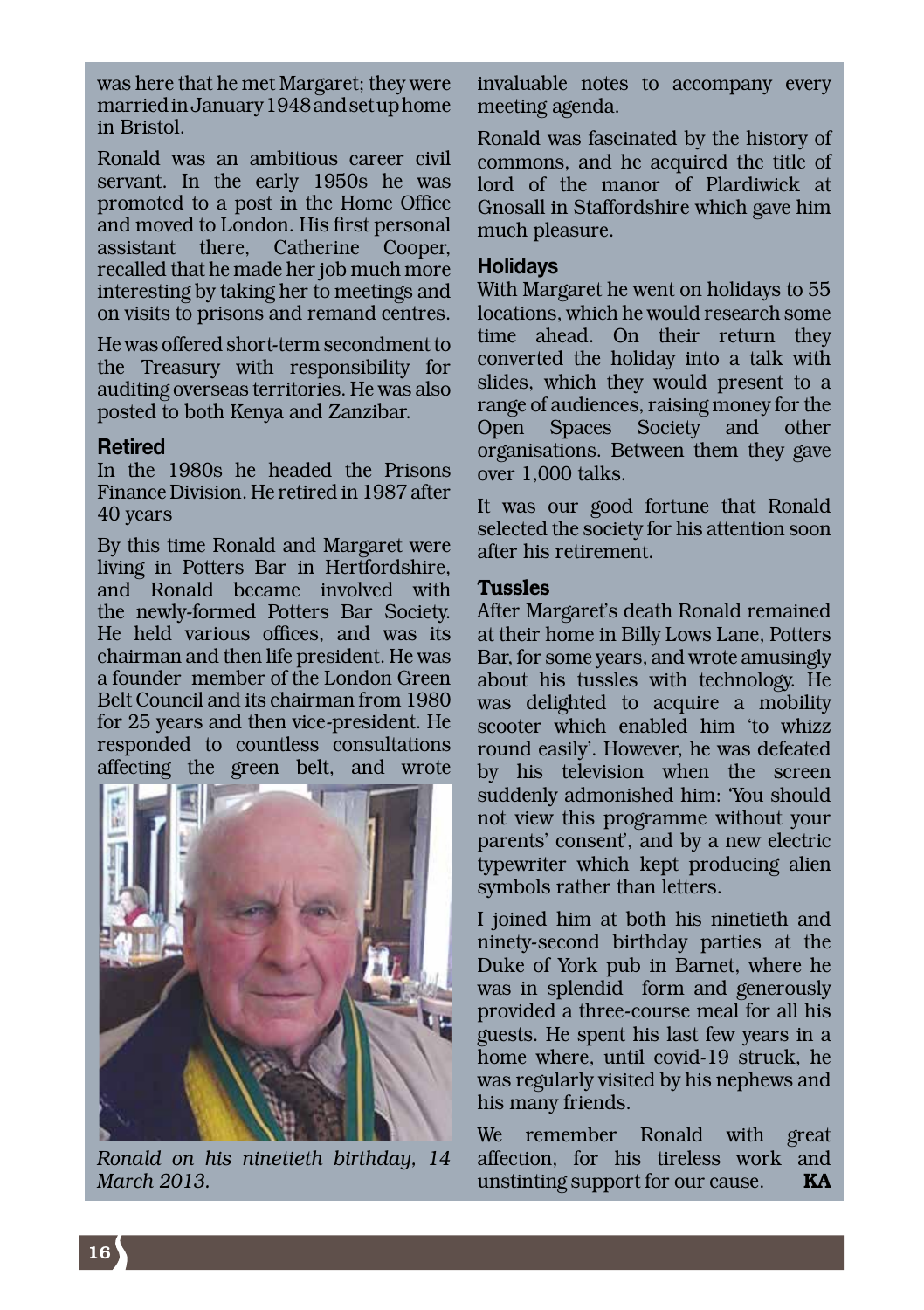SANDHILL HOUSE ENCHANTING COUNTRY HOUSE RETREAT BED AND BREAKFAST ACCOMMODATION TAMAR VALLEY, GUNNISLAKE, CORNWALL

![](_page_18_Picture_1.jpeg)

Warm, welcoming and relaxing hospitality Tranquil setting 14 acres of gardens and wildlife sanctuary wild-flower meadows Ideal for National Trust properties, RHS Rosemoor, and keen walkers Gateway to Cornwall and Devon Tamar Valley scenic branch line to historic naval city of Plymouth Ethical policies and local-product sourcing

This enchanting Grade II listed Georgian 'manor' has stunning, uninterrupted views of the secret Tamar<br>Valley, and onwards to the Dartmoor National Park. Hidden from view, 'far from the madding crowd', it is the perfect place to relax but also to 'discover the extraordinary' in the Tamar Valley Area of Outstanding Natural Beauty, and the Cornwall and Devon Mining World Heritage Site. Alternatively, you might just like to relax in our horticultural treasure-trove gardens or drink in the stunning view of wild-flower meadows and the unspoilt Tamar Valley.

www.sandhillhousecornwall.co.uk

**Telephone. No**: 07713 077877 **Email**: mary@sandhillhousecornwall.co.uk